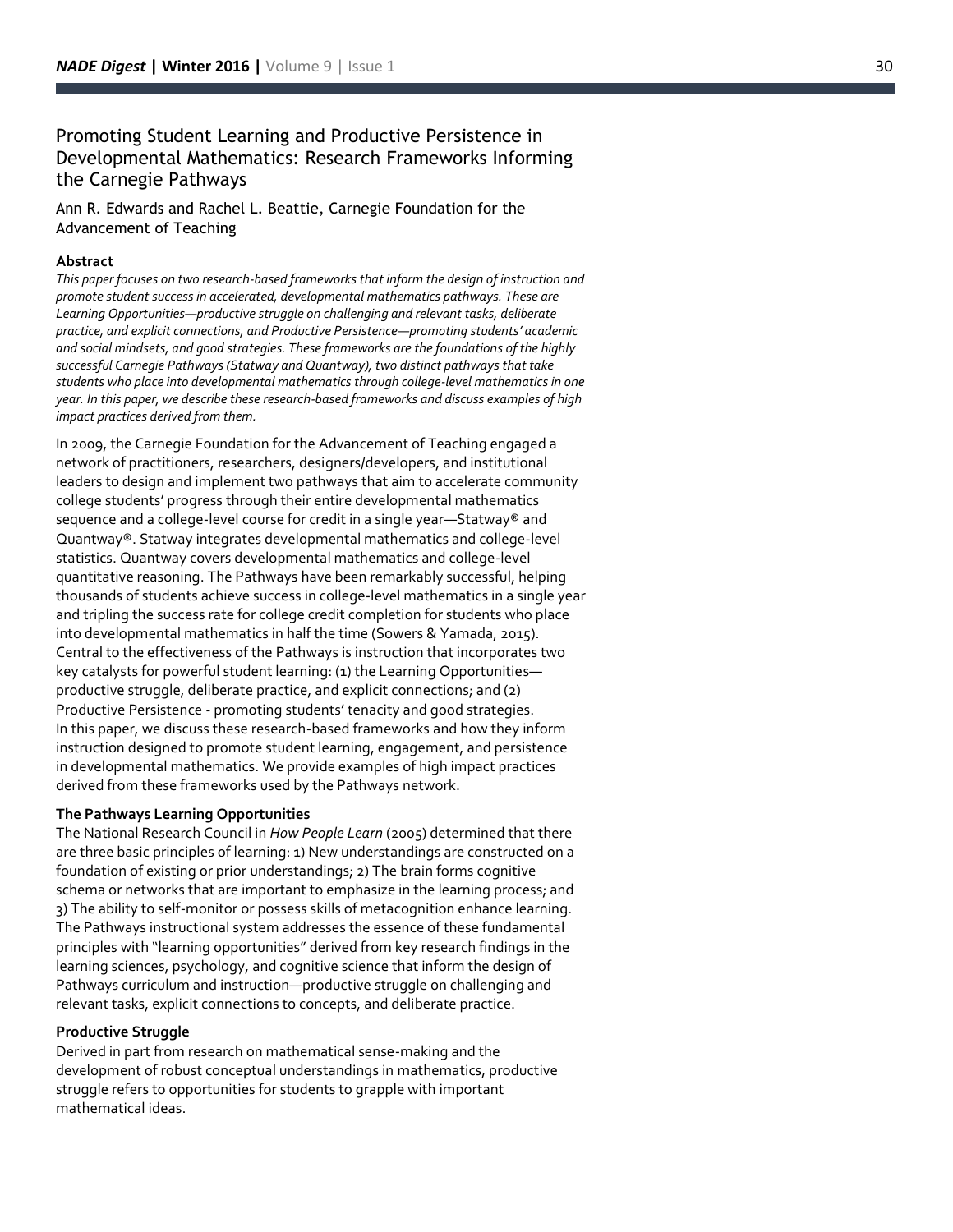We use the word struggle to mean that students expend effort to make sense of mathematics, to figure something out that is not immediately apparent. We do not use struggle to mean needless frustration or extreme levels of challenge created by nonsensical or overly difficult problems...The struggle we have in mind comes from solving problems that are within reach and grappling with key mathematical ideas that are comprehendible but not yet well formed. (Hiebert & Grouws, 2007, pp. 387–388)

The ultimate goal of productive struggle is to encourage students to make meaning of mathematical content for themselves. In Pathways instruction, productive struggle most often occurs in collaborative learning settings in which students explore rich mathematical tasks as they develop strategies to investigate the problem situation or question. Students who are productively struggling are engaged and inquiring, repeatedly making guesses and judgments about how to use mathematics to approach the given situation. Promoting productive struggle involves posing tasks that require substantive mathematical thinking and giving students both the time and encouragement within the classroom culture to engage with the problem.

## **Explicit Connections**

By explicit attention to connections, we mean that connections among mathematical facts, procedures, and ideas should be addressed explicitly.

This could include discussing the mathematical meaning underlying procedures, asking questions about how different solution strategies are similar to and different from each other, considering the ways in which mathematical problems build on each other or are special (or general) cases of each other, attending to the relationships among mathematical ideas, and reminding students about the main point of the lesson and how this point fits within the current sequence of lessons and ideas. (Hiebert & Grouws, 2007, p. 383)

A review of findings from across multiple studies —some teacher -centered, others student -centered —suggest that teaching for conceptual understanding leads to improvement not only in conceptual understanding but also in procedural skill. The reverse has not been found to be true (Hiebert & Grouws, 2007). Thus, when we suggest that the focus of Pathways instruction is on concepts, we are not suggesting that knowledge of procedures is unimportant, but rather that instruction focused on concepts is the better way to achieve both learning outcomes.

#### **Deliberate Practice**

The literature suggests that repeating a behavior over and over is not an effective method of reaching maximal levels of performance. Pashler (2008) writes that "most current mathematics texts mass practice problems relating to a given topic into one problem set presented immediately following textual presentation of that topic. Our data suggest that—at least for promoting retention—this may be a grievous error" (p. 189). Research further demonstrates that performance is best increased as a result of deliberate, spaced efforts aimed at improvement. As opposed to massed repetition, deliberate practice consists of tasks that are invented to overcome gaps in understanding, apply what is learned, and deepen understanding and facility with key concepts. These activities are highly structured and designed to improve performance and strengthen understanding. Deliberate practice requires effort and individuals are motivated to practice because practice improves performance (Ericsson et al., 2008). For these reasons, the Pathways are not characterized by long series of similar problems, but rather by carefully chosen questions that guide students to a deeper understanding of concepts.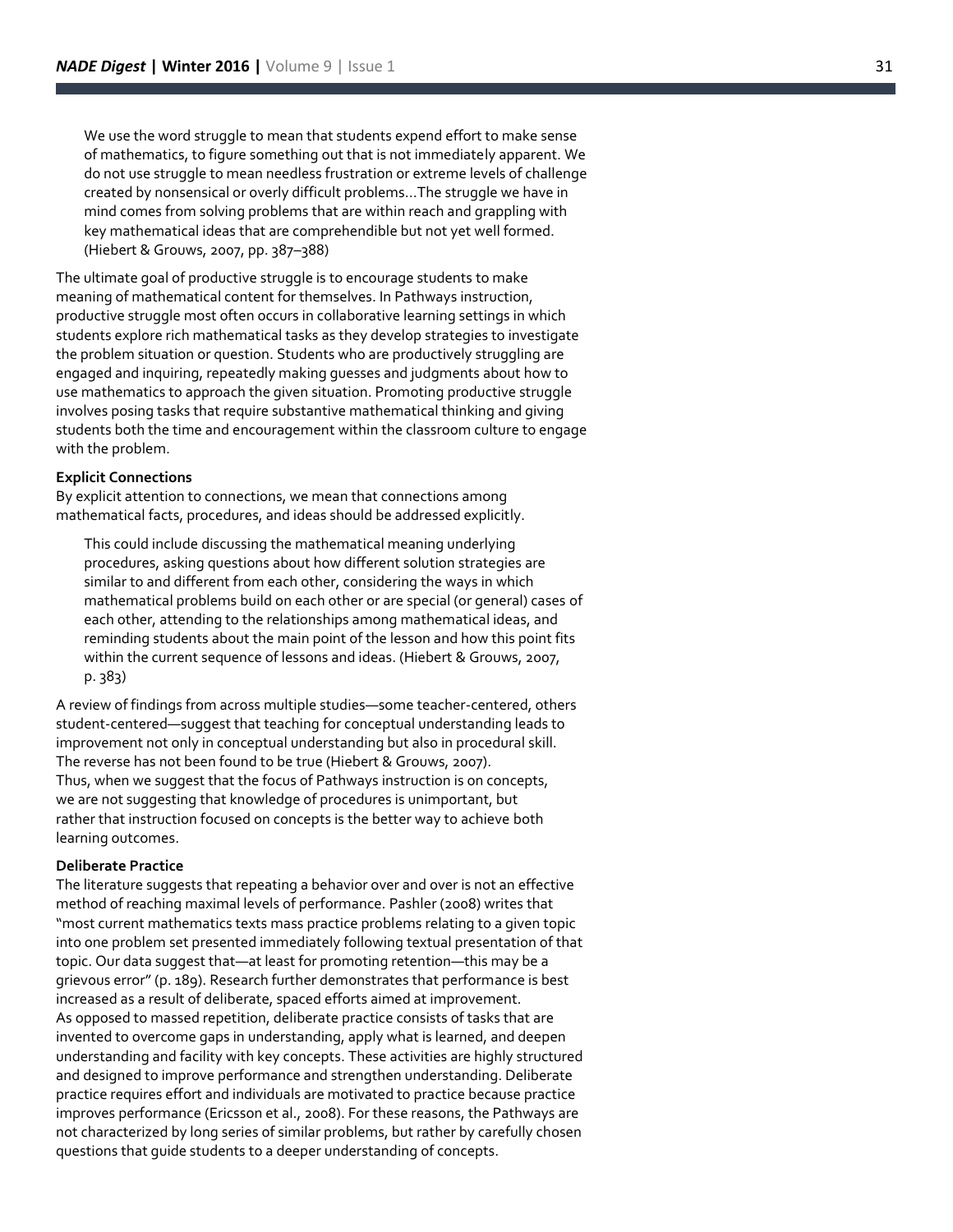**Instruction supporting the Learning Opportunities: Problem Cycle Routine** The key to realizing the potential of the learning opportunities for students is effective instruction. Modeled after the typical structure of mathematics lessons in Japan (Shimizu, 1999) in which student engagement in rich problems and facilitated discussion of student solutions are key drivers, we have developed an instructional routine, the Problem Cycle, with four phases that faculty can adopt and use strategically to implement lessons in a way that supports the learning opportunities (productive struggle and explicit connections, specifically). Table 1 specifies the purpose and key features of each phase.

# TABLE 1

THE PURPOSES AND FEATURES OF THE PHASES OF THE PROBLEM CYCLE ROUTINE

| <b>Phase Purpose</b>                                                                                                                                                                                                                                       | <b>Features</b>                                                                                                                                                                                                                                                                                                                                                    |
|------------------------------------------------------------------------------------------------------------------------------------------------------------------------------------------------------------------------------------------------------------|--------------------------------------------------------------------------------------------------------------------------------------------------------------------------------------------------------------------------------------------------------------------------------------------------------------------------------------------------------------------|
| Problem Launch: To prepare students<br>for productive struggle - to create a<br>shared understanding of the problem<br>to be worked on, make clear why<br>solving it is important, and stimulate a<br>variety of ways to think about the<br>problem.       | • Students are given problems that require<br>explanation as part of their answer and<br>that can be approached in a variety of<br>ways.<br>• Students have a clear understanding of the<br>problem and what they are expected to do.<br>• Students understand why solving the<br>problem is important.                                                            |
| Working the Problem: To engage<br>students in productive struggle with<br>the problem and the concepts and to<br>study students' ways of thinking to<br>prepare for the discussion.                                                                        | • Students struggle productively with the<br>challenges of the problem.<br>• The instructor recognizes and notes<br>students' ways of thinking in preparation<br>for ensuing discussion.                                                                                                                                                                           |
| Discussing the Problem: To make<br>public students' ways of thinking<br>(correct and incorrect), encourage<br>students to learn new ways of thinking<br>by understanding each other, and<br>explicitly connect their thinking to the<br>key concept(s).    | • Students present alternative ways of<br>thinking about the problem.<br>• Students have opportunities to analyze<br>mistakes and misconceptions.<br>• Students have opportunities to connect<br>the solution strategies with the key<br>concept(s) and related concept(s).<br>• Students have opportunities to connect<br>the solution to the organizing problem. |
| Conclusion: To concisely highlight the<br>key concepts drawn from students'<br>thinking, express the concepts with<br>appropriate notation and<br>representations, and explicitly<br>connect the lesson concept(s) with the<br>course organizing concepts. | • Students have an opportunity to see how<br>solving the problem helped them learn the<br>key concept(s).<br>• Students have an opportunity to see how<br>the key concept is related to prior and<br>future concepts.<br>. Instructors clarify formal notation and<br>language to represent key concepts.                                                          |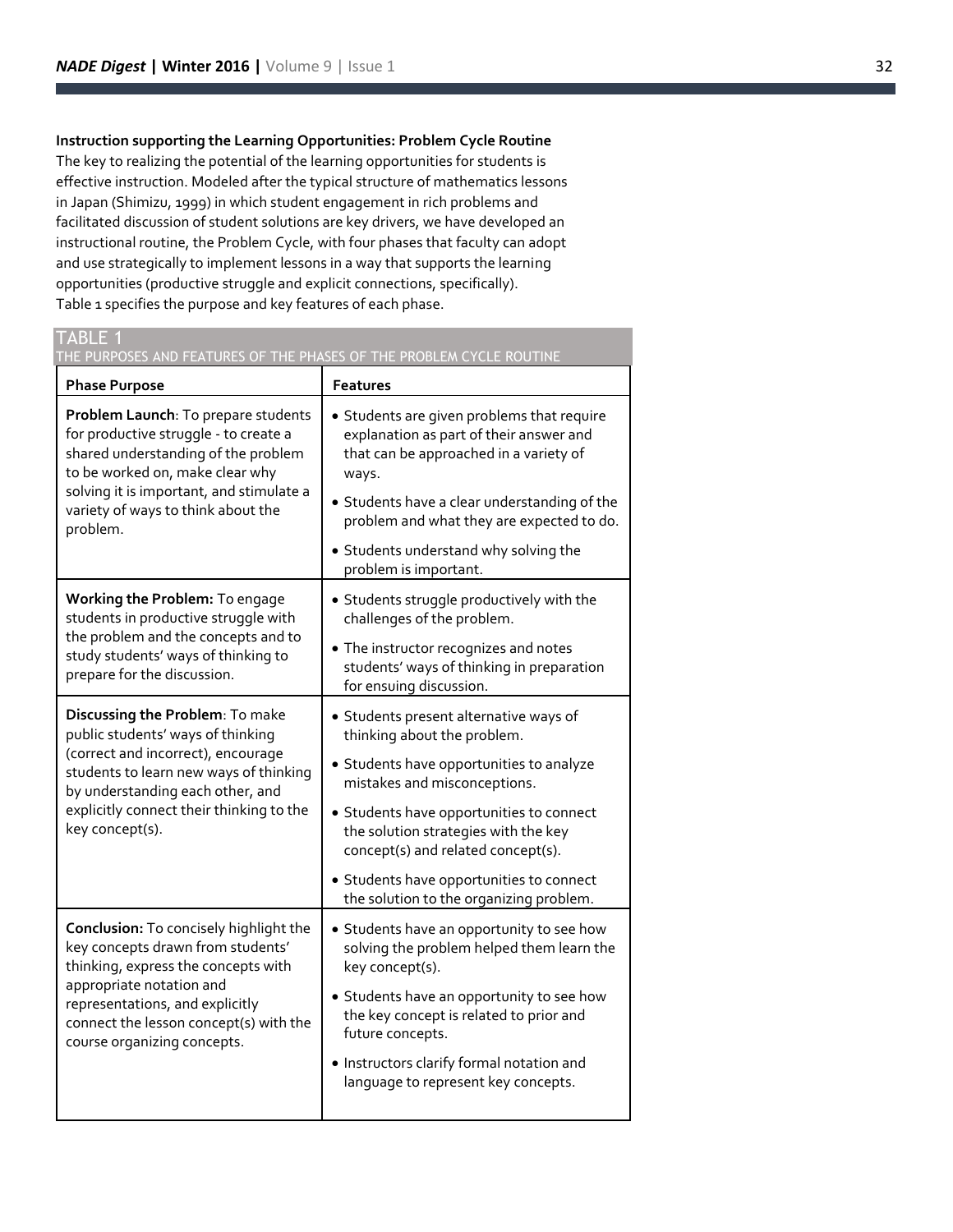To support Pathways instructors to implement the Problem Cycle routine, we have developed a corresponding framework —called the Framework for Improving Teaching (FIT)--that specifies teaching practices to try and those to avoid for each of the phases (see Appendix). For example, for the Discussing the Problem phase, the FIT suggests, among many possible moves to try, that instructors (1) Make explicit the similarities and differences among students' contributions and (2) Explain (or solicit explanations of) how a student's solution strategy related to the key concept of the lesson. It also suggests that instructors avoid calling only on those students known to have the correct answer. These suggestions have been tested by faculty as part of ongoing faculty development activities in the Pathways network.

#### **Productive Persistence**

In addition to the foundational learning opportunities described above, the Pathways also focuses on the "non -cognitive" elements of learning. We refer to these non -cognitive elements as Productive Persistence, or the combination of tenacity and good strategies. Research has shown that psychological aspects such as mindsets, "grit" or passion and perseverance for long -term goals, self -control, and engagement are important predictors of academic achievement (see Dweck, Walton, & Cohen, 2014, for a review). However, the critical practical questions are (1) which non -cognitive factors are malleable and (2) how can these factors be affected *reliably, at scale, and by diverse practitioners working in diverse settings.*  We sought to answer these questions when we convened researchers and practitioners to develop our Productive Persistence framework, the 5 drivers of which are detailed below.

#### **Students believe that it is possible to learn**

When we surveyed our students at the beginning of Statway, we asked them to agree or disagree with the following question: "Being a math person or not is something you really can't change. Some people are good at math and other people aren't." Of the 2174 students sampled in fall 2014, 62 percent agreed with this statement and exhibited what is called a *fixed mindset*. According to Carol Dweck (2006), a fixed mindset refers to the belief that intelligence is a fixed quantity and that no matter how hard you try, you cannot change your intelligence. A fixed mindset strongly relates to the stereotype that being "smart" means being "a natural." For students currently in a fixed mindset, this belief can persist even when they have earned a high grade on a test. Despite being presented with evidence that they can learn, these students may instead attribute their success to luck. The opposite of a fixed mindset is a *growth mindset*, that is a belief that intelligence is malleable. For students in a growth mindset, they value the process of learning rather than just the outcome. For these students, rigorous challenges are not seen as insurmountable obstacles, but rather opportunities to learn and to grow through a combination of effort, good strategies, and asking for help.

#### **Students feel socially tied to peers, faculty, and the course**

A vast amount of research on community college student success has found that social ties to peers, faculty, and course of study can affect persistence and engagement (e.g. Steele et al. 2002). We focus primarily on students' *psychological* ties to others —that is, the beliefs and attitudes they have that can limit their ability to feel valued and a part of the learning community. These beliefs and worries about belonging can sap their motivation, even when objective school structures are created to promote belonging. For example, questioning your belonging, what is referred to as "belonging uncertainty," is common and short -lived —except for students who face stigma or negative stereotypes. For these students, belonging uncertainty is heightened, prolonged, and impacts their investment in the class. In a sample of 725 Pathways students, we found significantly higher withdrawal rates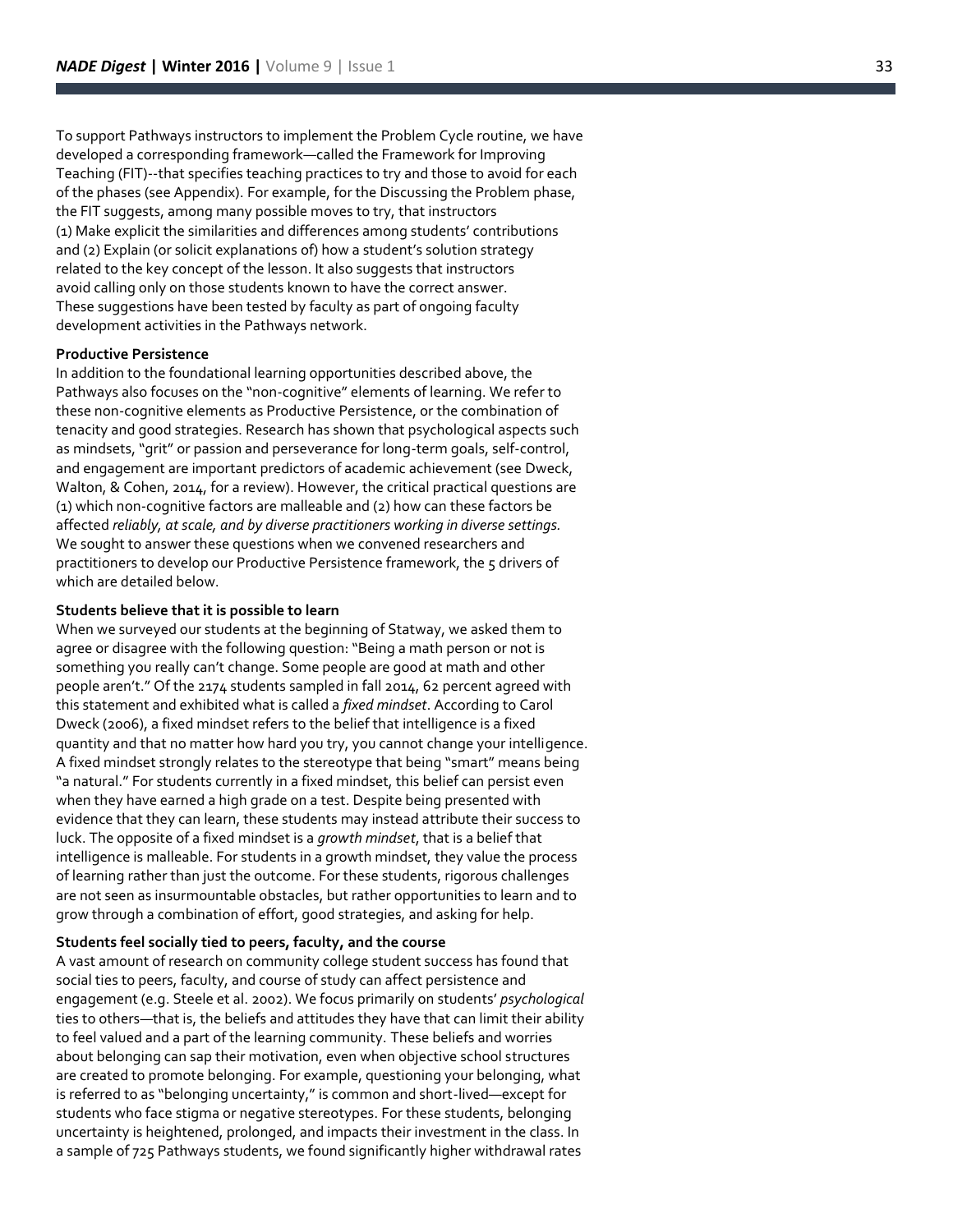for students who reported high belonging uncertainty at the end of the first month (For more details on these analyses, please see Yeager et al, 2013).

#### **Students feel that the material has value**

Many students entering developmental mathematics often question the value of mathematics in their daily lives and for their long -term goals. These students may see mathematics more as a roadblock, rather than a stepping -stone on the path to earning their degree and pursuing their goals. One initial step to help students see the value of mathematics is to redesign the curriculum to include relevant material; yet, even with a new curriculum, students must see the work as personally engaging. For example, Hulleman & Harackeiwicz (2009) studied middle -schoolers with low expectations of their success and found that having these students reflect on the short term value, or relevance, of the assignments significantly increased their interest in a topic and, subsequently, their grades.

### **Students have the Skills, Habits, and Know -How to Succeed in a College Setting**

The previous three drivers focused on mindsets and beliefs; however, effective strategies are also an essential aspect of Productive Persistence. Many students in developmental mathematics begin their classes highly motivated to succeed; however, some students get derailed in their pursuits because what is being asked of them is different from what they expected or what they knew how to do. In the data from our learning management system, we have observed a significant negative association between ineffective study strategies and end of course outcomes, even after controlling for background conceptual mathematics knowledge (see Krumm et al, 2015).

## **Faculty and Colleges Support Students Mindsets and Skills**

In order for students to develop these mindsets and strategies, the educational environment needs to be supportive of these shifts. This is important during the first month of the course because many of the students who do not complete a course either withdraw effort or get too far behind (Vaquero & Cebrian, 2013). For that reason, faculty members and researchers co -developed the Starting Strong Package —a combination of 10 instructor -led practical routines and activities that are launched during the first month of class and address the four drivers described above. For example, some routines form a supportive community and establish the norms of collaborative learning, like the Student Group Noticing Routine. In this routine, instructors build a sense of belonging by making students responsible for each other's attendance. The routine consists of three distinct stages. In the first stage, the faculty member puts students into groups and provides time for them to get to know each other outside of the immediate math content using an icebreaker activity (e.g. find 3 non -obvious things that the group has in common). The students also develop a team name and trade their contact information. In the next stage, roughly one week later, groups are responsible for reporting to the faculty who is absent each day. In the final stage, after two weeks of using this routine, groups take responsibility for contacting students who are missing in order to encourage them to attend future classes and give them any materials or information that they missed from class. In classes that actively use this routine, attendance has been strong across the semester (85 percent median attendance rate) and different from past experiences with similar student groups.

The package also includes a brief "growth mindset" reading and writing activity (adapted from Blackwell, Trzesniewski, & Dweck, 2007) and additional practices designed to promote a growth mindset that have significantly decreased students' belief that math intelligence is fixed (t  $_{(906)}$  = -11.854, p < .001, Cohen's D = -0.55, which is a moderate effect size). One powerful way of shifting students' mindsets is to change how learning is discussed. Specifically, focusing on the process of how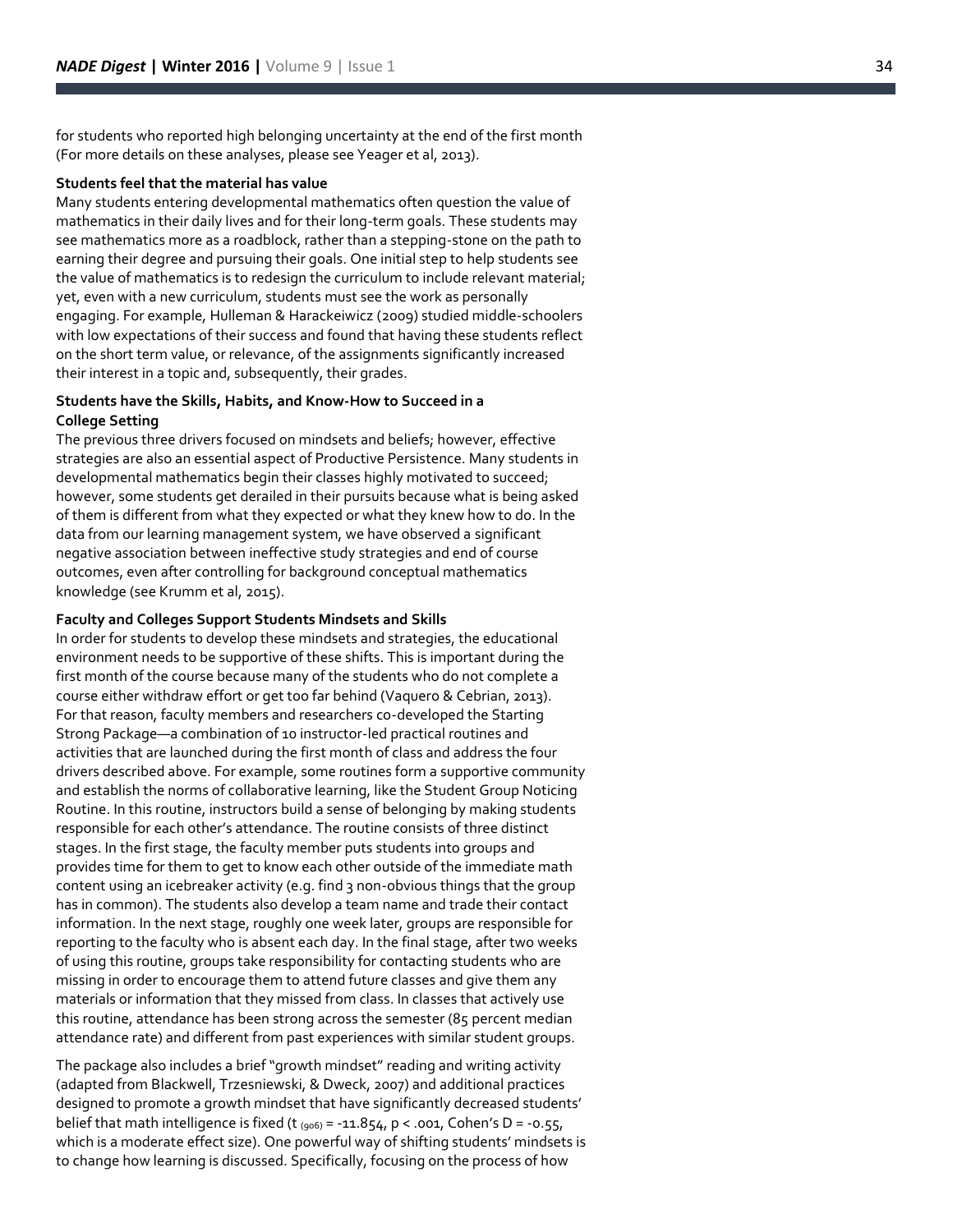we learn, the aspect that students can readily control, can positively impact learning. Working together with Carnegie Foundation fellow David Yeager, our network has identified several critical times to start a conversation with a growth mindset phrase:

- When praising students, instead of saying "You're really good at that," a phrase that emphasizes the outcome, you could start a conversation with a phrase that emphasizes the process, like, "You're improving. Your efforts and strategies are really paying off."
- Critical feedback is another high leverage time to begin the conversation with language that promotes a growth mindset. Specifically, Cohen, Steele, and Ross (1999) recommend using phrases that signal that the class has high standards and that you are supportive of your students. For example, you could say: "This class has a high standard to really understand the math AND I wouldn't hold you to it if I didn't believe that together we could get there."
- Additionally, when students are struggling in class, avoid using phrases such as "No one is good at everything, but just try to get through this." Phrases like that suggest that there are just some things that we can't learn and that going through the motions is the most important thing. Instead, start the conversation by reframing the meaning of the students' struggle as part of the process of learning. For example, you could say, "Struggling on this doesn't mean you won't get it. It means you are learning and are making connections that are not yet strong." After starting the conversation with the phrase, we recommend continuing with a discipline-specific discussion of different strategies to approach the problem. Remember, effort is not the only aspect of learning to emphasize; we also need to promote good strategies and asking for help, when needed.

One common misconception about the use of growth mindset language is that it needs to be universally positive; however, as the failure of the self-esteem movement suggests, being positive does not simply translate into better outcomes. Rather, growth mindset language shifts the focus from aspects that students cannot control and that should be seen as irrelevant to learning (e.g. being a "natural" or "smart") to something that they can influence. The goal is for students to see that it is possible for them to learn.

The Pathways target students who are at grave risk of failure in mathematics courses at the community college level—students who have weak K–12 preparation, face language and special education challenges, or fundamentally believe that they are destined to not do well in the subject. The Pathways seek to reverse a pernicious and disheartening cycle of failure by employing materials and teaching approaches that fundamentally put students on a pathway to success. In the Pathways, we have found that instructional practices that are both informed by the Learning Opportunities and address Productive Persistence are key factors in students' success.

*See the Appendix for this article on p. 36.*

# **REFERENCES**

Bailey, T., Jenkins, D., & Leinbach, T. (2005). *Community college low-income and minority student completion study: Descriptive statistics from the 1992 high school cohort.* New York: Columbia University, Teachers College, Community College Research Center.

Blackwell, L. S., Trzesniewski, K. H., & Dweck, C. S. (2007). Implicit theories of intelligence predict achievement across an adolescent transition: A longitudinal study and an intervention. *Child Development, 78*(1), 246–263.

Bransford, J. D., Brown, A. L., & Cocking, R. R. (Eds.) (1999). *How People Learn: Brain, Mind, Experience, and School.* Washington, DC: National Academy Press.

Cohen, G.L. Steele, C.M., & Ross, L.D. (1999). The mentor's dilemma: Providing critical feedback across the racial divide. *Personality and Social Psychology Bulletin*, *25*, 1302–1318.

Dweck, C.S. (2006). *Mindset*. New York: Random House.

Dweck, C., Walton, G., & Cohen, G. (2014). *Academic Tenacity: Mindsets and Skills that Promote Long-Term Learning*. Bill & Melinda Gates Foundation.

Ericcson, K. A. (2008). Deliberate practice and acquisition of expert performance; A general overview. *Academic Emergency Medicine,15,* 988–994.

Hiebert, J., & Grouws, D. A. (2007). The effects of classroom mathematics teaching on students' learning. In F. K. Lester (Ed.), *Second handbook of research on mathematics teaching and learning* (pp. 371–404). Greenwich, CT: Information Age.

Hulleman, C. S., & Harackiewicz, J. M. (2009). Promoting interest and performance in high school science classes. *Science*, *326*, 1410–1412.

Krumm, A. E., D'Angelo, C., Podkul, T., Feng, M., Yamada, H., Beattie, R., Hough, H., & Thorn, C. (2015, 14-15 March). *Practical measures of learning behaviors*. Paper presented at the ACM Conference on Learning @ Scale (L@S'15), Vancouver, BC, Canada.

Pashler, H., Rohrer, D., Cepeda, N. J., & Carpenter, S. K. (2007). Enhancing learning and retarding forgetting: Choices and consequences. *Psychonomic Bulletin & Review, 14*, 187–193.

Shimizu, Y. (1999). Aspects of mathematics teacher education in Japan: Focusing on teachers' roles. *Journal of Mathematics Teacher Education, 2*(1), 107–116.

Sowers, N. & Yamada, H. (2015). *Pathways Impact Report.* Stanford, CA: Carnegie Foundation for the Advancement of Teaching.

Steele, C. M., Spencer, S. J., & Aronson, J. (2002). Contending with group image: The psychology of stereotype and social identity threat. In M.P. Zanna (Ed.), *Advances in Experimental Social Psychology* (Vol. 34, pp. 379–440). San Diego, CA: Academic Press.

Vaquero, L. M., Cebrian, M. (2013). The "rich club" phenomenon in the classroom. *Nature (Sci Rep)*, *3*, 1174.

Yeager, D., Bryk, A. S., Muhich, J., Hausman, H., & Morales, L. (2013). Practical measurement. Palo Alto, CA: Carnegie Foundation for the Advancement of Teaching.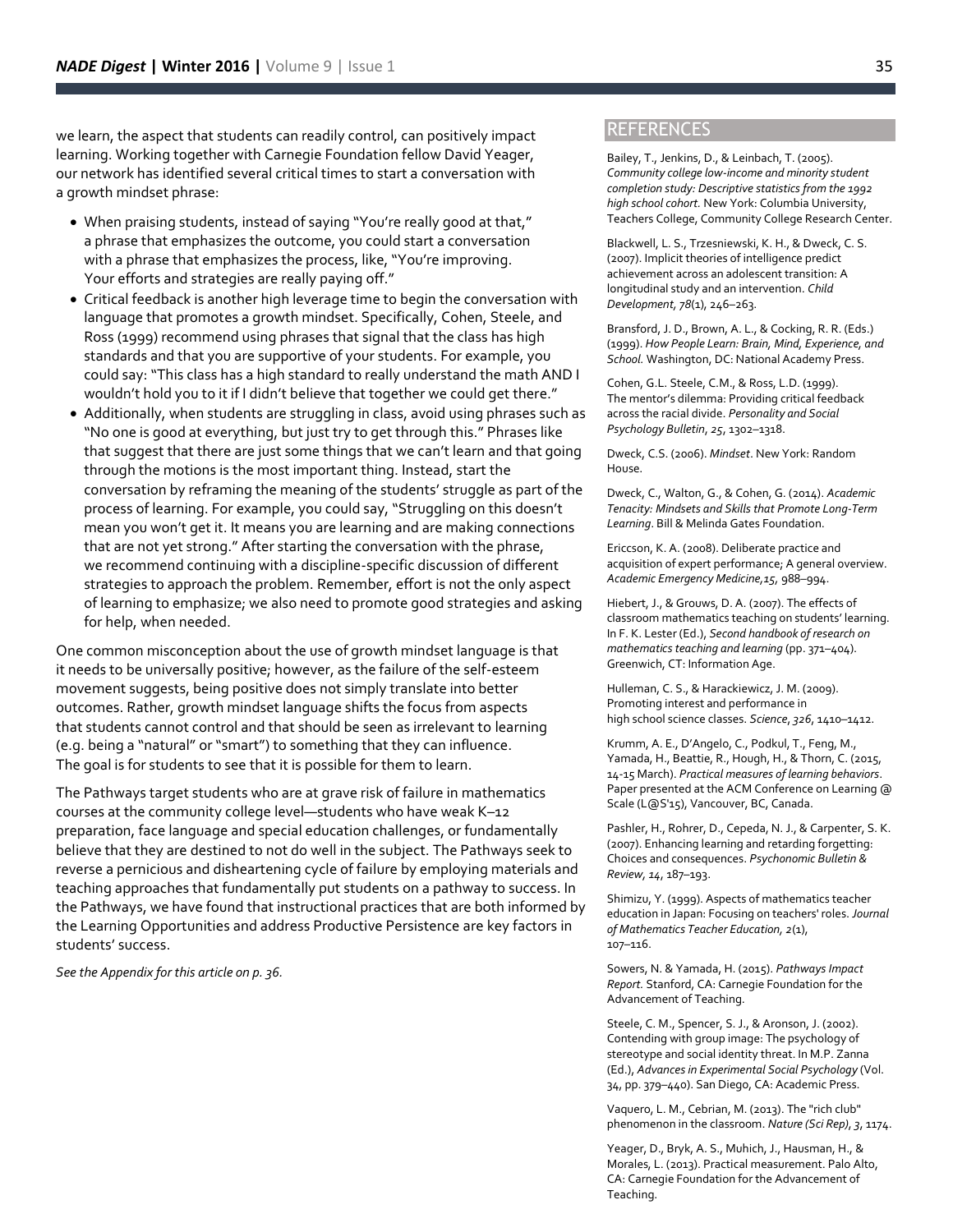# **Appendix**

#### **Problem Cycle: Phases, Purposes, Guiding Questions, and Moves\*** (abridged)

*Problem Launch (Purpose): To prepare students for productive struggle—to create a shared understanding of the problem to be worked, make clear why solving it is important, and stimulate a variety of ways to think about the problem.*

| <b>Guiding Questions</b>                                                                                                                                            | <b>Instructional Moves: Do More of These</b>                                                                                                                                                                                                                                                                                                                                                                                                                                     | Instructional Moves: Do Less of These                                                                                                                                                                                                                                                      |
|---------------------------------------------------------------------------------------------------------------------------------------------------------------------|----------------------------------------------------------------------------------------------------------------------------------------------------------------------------------------------------------------------------------------------------------------------------------------------------------------------------------------------------------------------------------------------------------------------------------------------------------------------------------|--------------------------------------------------------------------------------------------------------------------------------------------------------------------------------------------------------------------------------------------------------------------------------------------|
| Launch 1: Are students given a<br>problem to work on that<br>requires explanation as part of<br>their answer and that can be<br>approached in a variety of<br>ways? | Instructor makes clear that students need to<br>$\bullet$<br>be able to explain their approach and why<br>their solution makes sense (not just how they<br>found it or what it is).<br>Instructor makes clear that students are<br>$\bullet$<br>expected to take an approach that makes<br>sense to them.                                                                                                                                                                        | Instructor prescribes a particular<br>$\bullet$<br>approach to the problem.                                                                                                                                                                                                                |
| Launch 2: Do students have a<br>clear understanding of today's<br>problem and what they are<br>expected to do?                                                      | Instructor devotes time to presenting the<br>$\bullet$<br>problem.**<br>Instructor explains background knowledge<br>٠<br>needed to begin working on the problem.<br>Instructor provides clear description of the<br>$\bullet$<br>problem goal.<br>Instructor asks students to restate problem,<br>$\bullet$<br>including what is expected of them.<br>Instructor asks questions to check<br>$\bullet$<br>understanding of problem, including context<br>relevant to the problem. | Instructor asks students to begin<br>$\bullet$<br>assignment without prior<br>discussion.<br>Instructor provides too much<br>$\bullet$<br>information and reveals a solution<br>strategy.<br>Instructor introduces multiple ideas<br>$\bullet$<br>leading to possible student<br>confusion |
| Launch 3: Do students<br>understand why solving the<br>problem is important?                                                                                        | Instructor explicitly states the learning goal<br>$\bullet$<br>and explains its significance within the goals<br>of the course.<br>Instructor discusses questions that illustrate<br>٠<br>the utility of today's key concept(s).                                                                                                                                                                                                                                                 |                                                                                                                                                                                                                                                                                            |

*Working the Problem (Purpose): To engage students in productive struggle with the problem and the concepts and to study students' ways of thinking to prepare for the discussion. The purpose of this phase is NOT to ensure that all students get the correct answers.*

| <b>Guiding Questions</b>                                                                  | <b>Instructional Moves: Do More of These</b>                                                                             | <b>Instructional Moves: Do Less of These</b>                                                                                                                 |
|-------------------------------------------------------------------------------------------|--------------------------------------------------------------------------------------------------------------------------|--------------------------------------------------------------------------------------------------------------------------------------------------------------|
| Working 1: Are students<br>struggling productively with the<br>challenges of the problem? | If students appear stuck, the instructor<br>provides timely hints and examples.                                          | Instructor tells students whether<br>their answers are right or wrong.                                                                                       |
|                                                                                           | If students appear stuck, the instructor<br>suggests collaboration with others who are on-<br>track with their thinking. | Instructor provides too much<br>$\bullet$<br>information reducing the cognitive<br>demand of the problem (e.g., shows<br>student how to get the answer; asks |
|                                                                                           | If students finish quickly or appear to need<br>challenge, the instructor probes any                                     | too many fill-in-the-blank questions).                                                                                                                       |
|                                                                                           | misconceptions or provides extension<br>question to get them to go deeper into the                                       | Instructor does most of the work<br>$\bullet$<br>required by a task.                                                                                         |
|                                                                                           | problem.                                                                                                                 | If students get stuck for an<br>$\bullet$<br>excessively long time, the Instructor<br>doesn't intervene.                                                     |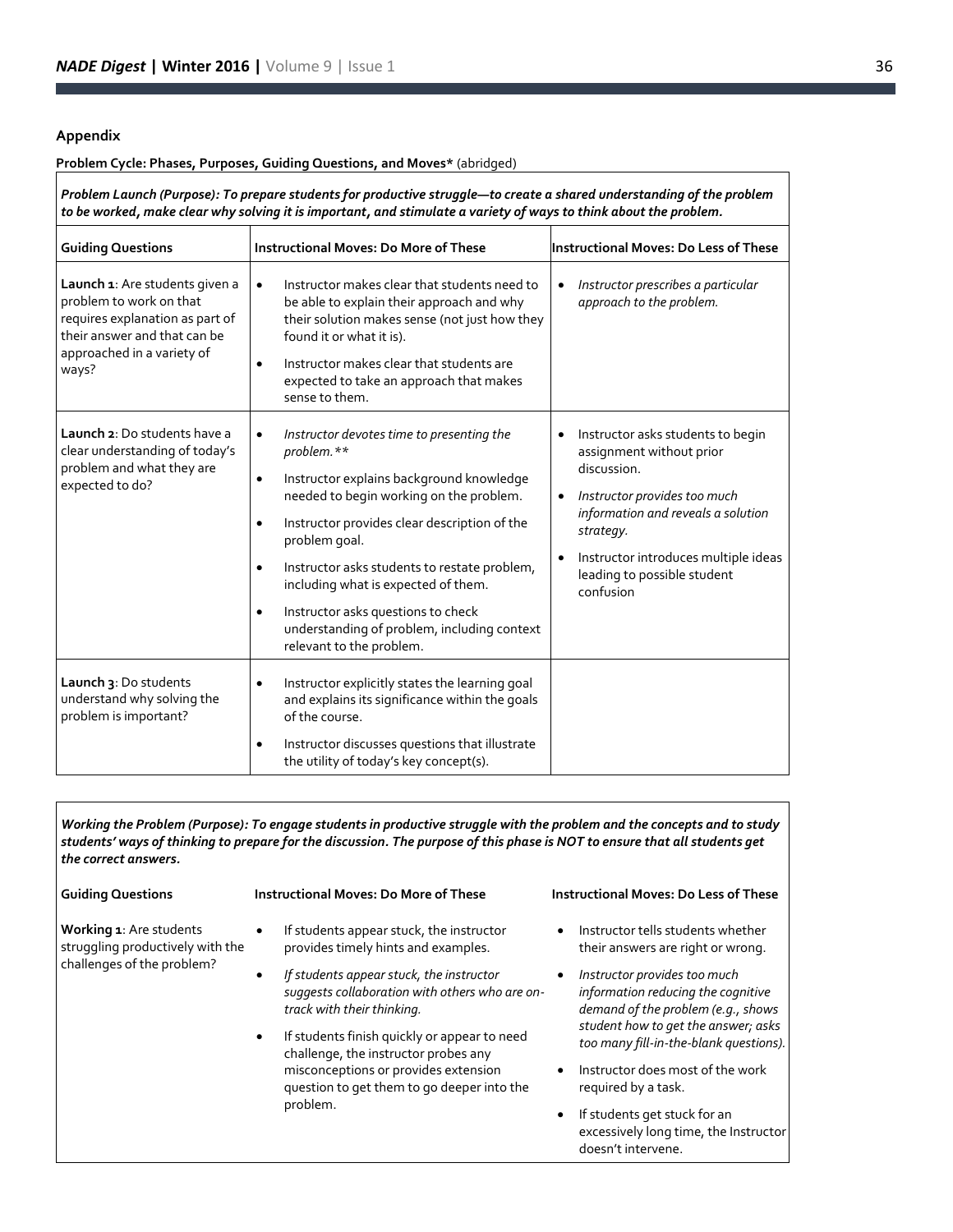Hints are given to keep students struggling only when related to the core issue in the lesson

When students are working in groups...

- If one (or more) are not actively participating, the instructor asks them to collaborate (i.e., share their thinking and make sense of each others' thinking).
- If conversation wanders off task, the instructor redirects students to the problem.
- If a student asks a question, the instructor redirects that question to engage the group members.
- If a student appears to be dominating the discussion, the instructor intervenes to engage passive students to encourage them to ask clarifying questions.

**Working 2**: Does the instructor recognize and note students' ways of thinking in preparation for ensuing discussion? (Describes moves that create learning opportunities realized during the discussion.).

- *Instructor observes and studies students' work and student ways of thinking and takes notes.*
- *Instructor asks students to prepare their contributions for presentation.*

If students are in groups, instructor encourages students to share alternative methods with the rest of the group.

• If students finish quickly and merely wait for others to catch up, instructor doesn't intervene.

When students are working in groups...

- *If students' conversations wander off task, Instructor fails to redirect them.*
- If an individual dominates the group process, merely showing others how to do the problem, the instructor fails to redirect them.

 *Instructor does not actively observe student interactions while waiting for students to finish the task.*

Instructor is focused on fielding individual student questions, so unable to note progress being made

| tearn new ways of thinking by understanding each other, and connect their thinking to the key concept(s). |                                                                                                                                                                                                                                                                                                                                                                                                                                                                                                                                                                                                                                                                  |                                                                                                                                                                                                                                                                                                                                                                                                                                                                                         |
|-----------------------------------------------------------------------------------------------------------|------------------------------------------------------------------------------------------------------------------------------------------------------------------------------------------------------------------------------------------------------------------------------------------------------------------------------------------------------------------------------------------------------------------------------------------------------------------------------------------------------------------------------------------------------------------------------------------------------------------------------------------------------------------|-----------------------------------------------------------------------------------------------------------------------------------------------------------------------------------------------------------------------------------------------------------------------------------------------------------------------------------------------------------------------------------------------------------------------------------------------------------------------------------------|
| <b>Guiding Questions</b>                                                                                  | <b>Instructional Moves: Do More of These</b>                                                                                                                                                                                                                                                                                                                                                                                                                                                                                                                                                                                                                     | <b>Instructional Moves: Do Less of These</b>                                                                                                                                                                                                                                                                                                                                                                                                                                            |
| <b>Discussing 1: Do students</b><br>present alternative ways of<br>thinking about the problem?            | The instructor calls on students to show a<br>$\bullet$<br>building of ways of thinking toward a main idea.<br>Instructor deliberately notes and discusses<br>$\bullet$<br>students' incorrect ways of thinking about the<br>problem when those ways are helpful for<br>developing understanding of concept.<br>When a student presents his/her work, the<br>$\bullet$<br>instructor follows up with questions that probe<br>the student's thinking (i.e., why answer makes<br>sense, why they think it's true).<br>Instructor helps all students understand each<br>$\bullet$<br>student's presentation.<br>Instructor makes explicit the similarities and<br>٠ | Instructor calls only on students<br>$\bullet$<br>who volunteer.<br>Instructor calls only on those<br>$\bullet$<br>students known to have the correct<br>answer.<br>The instructor does nothing more<br>٠<br>than collect student answers.<br>The instructor makes little effort to<br>$\bullet$<br>elicit student thinking (just fishing<br>for "right answers").<br>Instructor treats all responses as<br>$\bullet$<br>equally valuable without regard to<br>the goals of the lesson. |
|                                                                                                           | differences among students' contributions.<br>Instructor encourages students to ask questions<br>٠<br>in order to understand their peers' thinking.                                                                                                                                                                                                                                                                                                                                                                                                                                                                                                              |                                                                                                                                                                                                                                                                                                                                                                                                                                                                                         |

*Discussing the Problem (Purpose): To make public students' ways of thinking (correct and incorrect), encourage students to learn new ways of thinking by understanding each other, and connect their thinking to the key concept(s).*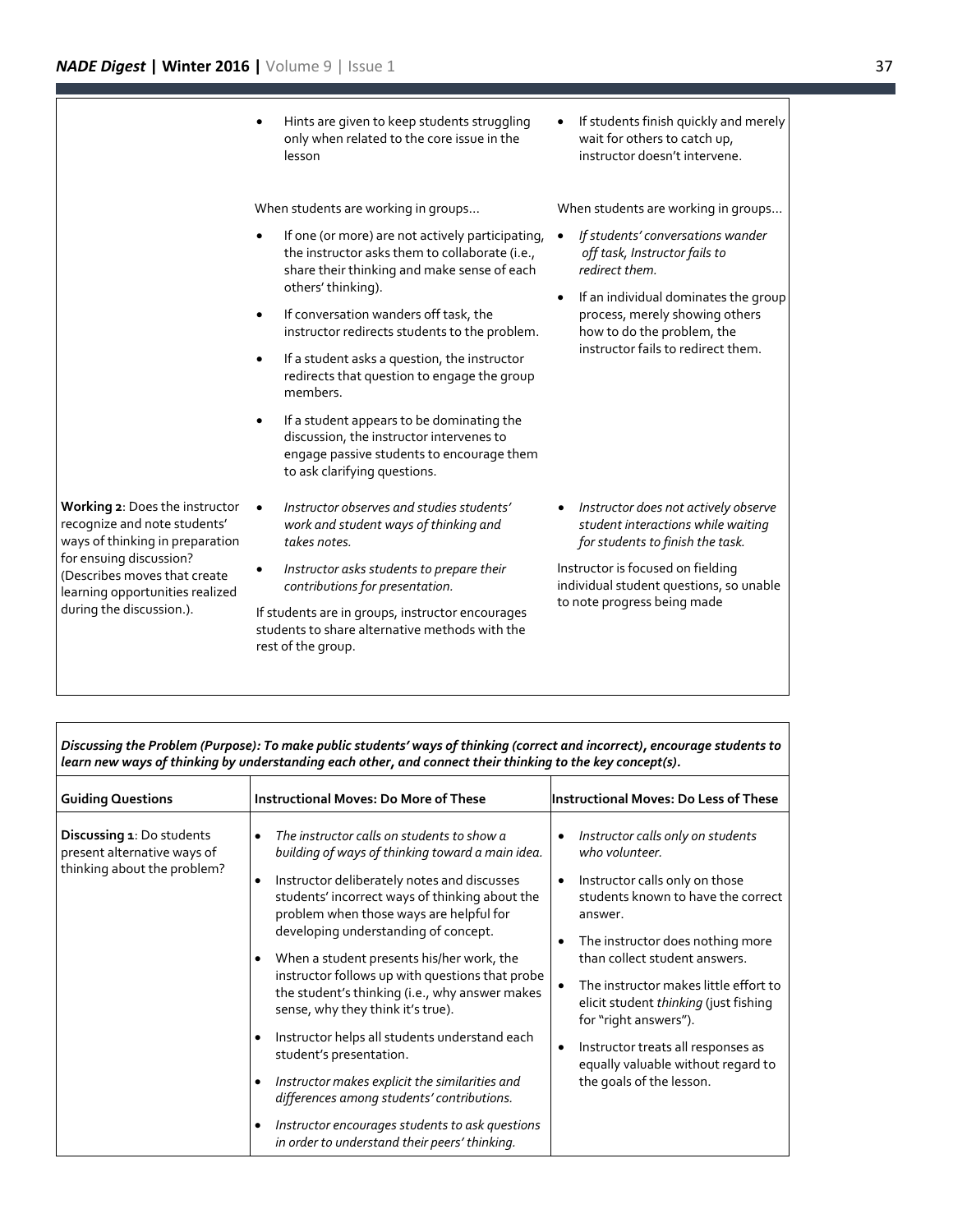ľ

| Discussing 2: Do students have<br>an opportunity to analyze<br>mistakes and misconceptions?                                                 | Instructor maintains a culture in which students<br>$\bullet$<br>feel safe sharing and discussing their incorrect<br>solution strategies.<br>Instructor values incorrect approaches as a<br>$\bullet$<br>learning tool and uses incorrect answers to<br>explore the mathematics.<br>Instructor is willing to admit his/her mistakes<br>and uses them to model good mathematical<br>character.<br>Instructor asks questions that help students<br>understand the reasons why incorrect<br>strategies don't work. | Instructor avoids calling on students<br>$\bullet$<br>known to have an incorrect answer,<br>for fear of embarrassing them or for<br>fear of confusing others.<br>When a student gives incorrect<br>answer, instructor calls on<br>someone else without responding<br>to the thinking. |
|---------------------------------------------------------------------------------------------------------------------------------------------|-----------------------------------------------------------------------------------------------------------------------------------------------------------------------------------------------------------------------------------------------------------------------------------------------------------------------------------------------------------------------------------------------------------------------------------------------------------------------------------------------------------------|---------------------------------------------------------------------------------------------------------------------------------------------------------------------------------------------------------------------------------------------------------------------------------------|
| Discussing 3: Do students have<br>opportunities to connect the<br>solution strategies with the key<br>concept(s) and related<br>concept(s)? | Instructor asks students to explain connections<br>$\bullet$<br>between concepts.<br>$\bullet$<br>Instructor asks students to use key concept(s)<br>to explain why their solution strategies work.<br>Instructor asks questions that help students<br>$\bullet$<br>connect the key concept(s) with related<br>concepts?<br>Instructor draws attention to the different<br>$\bullet$<br>contributions made by different ways of thinking<br>to the mathematical point of the lesson.                             | Instructor ends work on the problem<br>$\bullet$<br>as soon as the answer is made<br>public.<br>Instructor responds to all ways of<br>$\bullet$<br>thinking in the same way without<br>drawing attention to the connection<br>each has to the mathematical point.                     |
| Discussing 4: Do students have<br>opportunities to connect the<br>solution to the organizing<br>problem?                                    | Instructor asks students to reflect on the<br>$\bullet$<br>reasonableness of the solution with respect to<br>the scenario.<br>Instructor reflects on how doing the<br>$\bullet$<br>mathematical thinking adds to the knowledge<br>about the scenario<br>Instructor pays attention to how variables,<br>$\bullet$<br>graph labels, etc. are used to make<br>connections to the scenarios                                                                                                                         | Instructor does not relate the<br>solution back to context of the<br>problem.                                                                                                                                                                                                         |

| Conclusion (Purpose): To concisely highlight the key concepts drawn from students' thinking, express the concepts with<br>appropriate notation and representations, and connect the lesson concept(s) with the course organizing concepts. |                                                                                                                                                                                                         |                                                                                                                                                                                                    |  |
|--------------------------------------------------------------------------------------------------------------------------------------------------------------------------------------------------------------------------------------------|---------------------------------------------------------------------------------------------------------------------------------------------------------------------------------------------------------|----------------------------------------------------------------------------------------------------------------------------------------------------------------------------------------------------|--|
| <b>Guiding Questions</b>                                                                                                                                                                                                                   | <b>Instructional Moves: Do More of These</b>                                                                                                                                                            | Instructional Moves: Do Less of These                                                                                                                                                              |  |
| <b>Conclusion 1: Do students have</b><br>an opportunity to see how<br>solving the problem helped<br>them learn the key concept(s)?                                                                                                         | The instructor connects student work to the<br>key mathematical concept(s) by incorporating<br>several quotes that highlight the progression<br>of student thinking that developed in the<br>lesson.    | Instructor ends work on the<br>problem as soon as the answer is<br>stated.<br>The concept is recited by the<br>$\bullet$<br>teacher, but with little connection<br>to student work and discussion. |  |
| <b>Conclusion 2: Do students have lo</b><br>an opportunity to see how the<br>key concept is related to prior<br>and future concepts?                                                                                                       | Instructor provides a coherent statement of the<br>key concept(s) of the lesson.<br>Instructor situates the key concept(s) of this<br>٠<br>lesson within the mathematical trajectory for<br>the course. | The summary is out of focus or<br>$\bullet$<br>mathematically incorrect.                                                                                                                           |  |